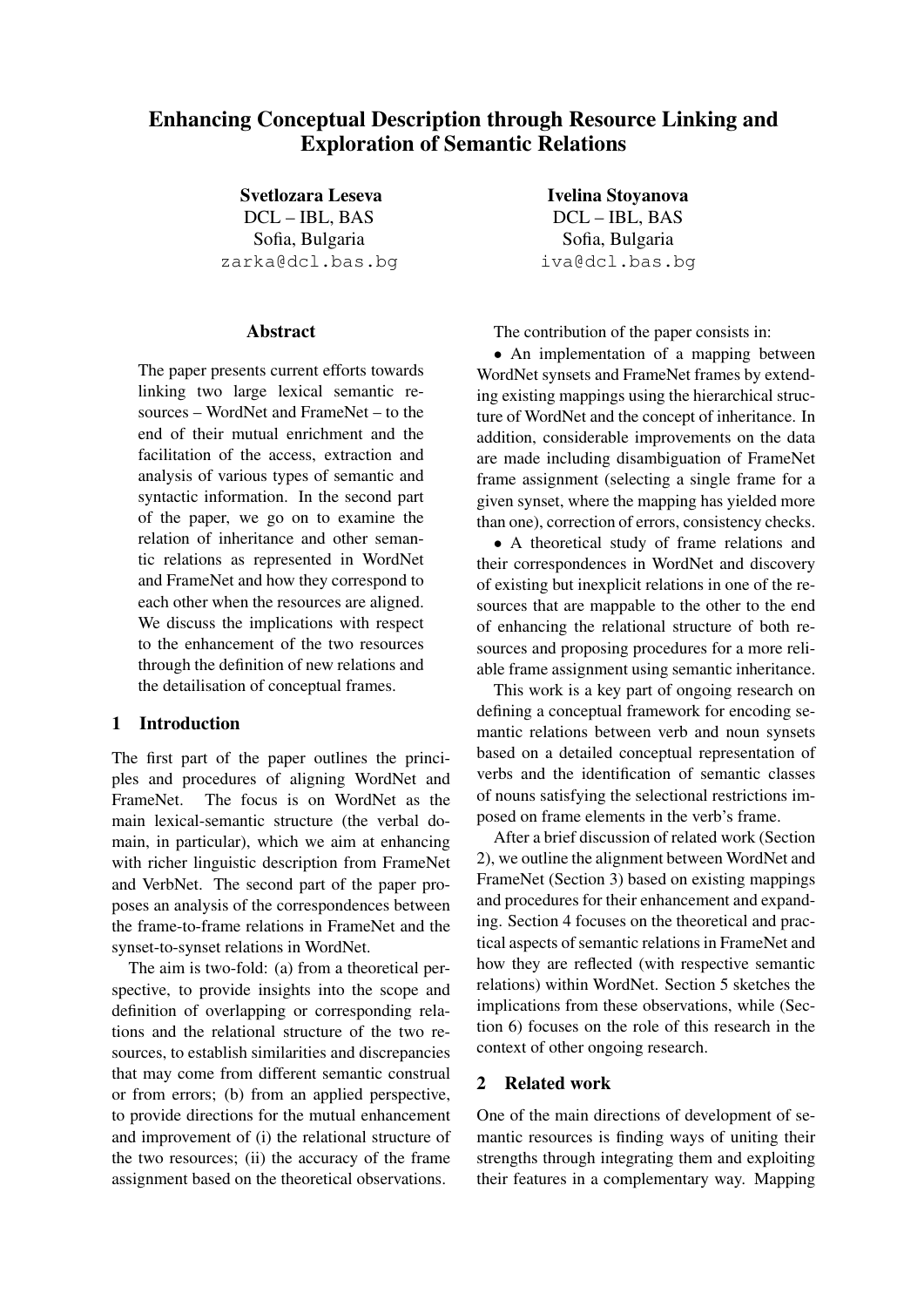of existing semantic resources has been undertaken in a number of works (cf. section 3.1).

Another line of research in the development and enhancement of the interconnected resources is explicitly linking and generalising existing, but unrelated information in them. A poorly studied direction of research has been the exploration and use of the internal structure of these resources towards their mutual enhancement. One area of research along these lines has been the extension of frame relations by using information from Word-Net. (Virk et al., 2016) propose a supervised model for enriching FrameNet's relational structure through predicting new frame-to-frame relations using structural features from the existing FrameNet network, information from the WordNet relations between synsets, and corpus-collected lexical associations. Leseva et al. (2018) have employed features of both relational structures to develop an algorithm for assigning FrameNet frames to WordNet synsets by transferring the relational knowledge for pairs of related synsets to matching lexical units and frames in FrameNet.

An interesting theoretical and practical issue arising from the mapping of the 'building blocks' of the two resources is how the underlying relational structures relate and correspond to each other, how they can be mapped to each other, and further explored. In the second part of this paper, we have attempted to tackle this issue.

# 3 Aligning WordNet and FrameNet

Our work relies on two main resources – Word-Net (WN) and FrameNet (FN), and employ Verb-Net (VN) as a complementary resource in some tasks related to alignment and verification. We use WordNet (Miller, 1995; Fellbaum, 1999) as the basic lexical resource. FN (Baker et al., 1998) represents conceptual structures (frames) which describe particular types of objects, situations, etc. along with their participants, or frame elements (Ruppenhofer et al., 2016). Frames are then assigned to lexical units (LUs), e.g. the verb *mature* is assigned the frame *Aging* with the description 'An Entity is undergoing a change in age typically associated with some deterioration or change in state'. FrameNet is internally structured using a set of relations, which are discussed in Section 4. The VerbNet (Kipper-Schuler, 2005; Kipper et al., 2008) classes represent formations of verbs with shared semantic and syntactic properties and behaviour organised in a shallow hierarchy.

### 3.1 Existing mappings

Previous efforts at linking these resources include Shi and Mihalcea (2005), Baker and Fellbaum (2009), WordFrameNet<sup>1</sup> (Laparra and Rigau, 2009; Laparra and Rigau, 2010), MapNet<sup>2</sup> (Tonelli and Pighin, 2009), and more enhanced proposals, such as the system Semlink<sup>3</sup> (Palmer, 2009) which brings together WN, FN and VN with PropBank, and its follow-up Semlink+ that brings in mapping to Ontonotes (Palmer et al., 2014). Analysis of the available resources for linking WN, FN and VN, as well as procedures for automatically extending the mapping, are presented by Leseva et al. (2018).

These efforts generally suffer from limited coverage and compatibility issues due to multiple release versions of the original resources. Moreover, to the best of our knowledge, no further checks and verification have been performed on the results. This reduces considerably their applicability and further development.

A complementary approach is to exploit the relational structure of the two resources through assigning frames to synsets not only on the basis of direct correspondence between FN LUs and WN literals, but also on the basis of the inheritance of conceptual features in hypernym trees and the assignment of frames by inheritance from hypernyms to hyponyms. The main drawback of this approach is that for deeper level WN synsets the inherited frames may be underspecified. Our current and prospective work builds upon this paradigm, notably by looking for ways of refining previous proposals (Leseva et al., 2018) through validation which results in enriching the frame structure with systematic relations (e.g. causative, inchoative, etc. frame correspondences). Further, we envisage to define new, more detailed frames on the basis of more rigid selectional restrictions on frame elements.

#### 3.2 Linking procedures

Linking FN to WN is not straightforward. There are two principal types of mappings that have already been applied on the lexical resources discussed in section 3.1: (a) lexical mapping – lexical units (from one resource) have been assigned

<sup>1</sup> http://adimen.si.ehu.es/web/WordFrameNet

<sup>2</sup> https://hlt-nlp.fbk.eu/technologies/mapnet

<sup>3</sup> https://verbs.colorado.edu/semlink/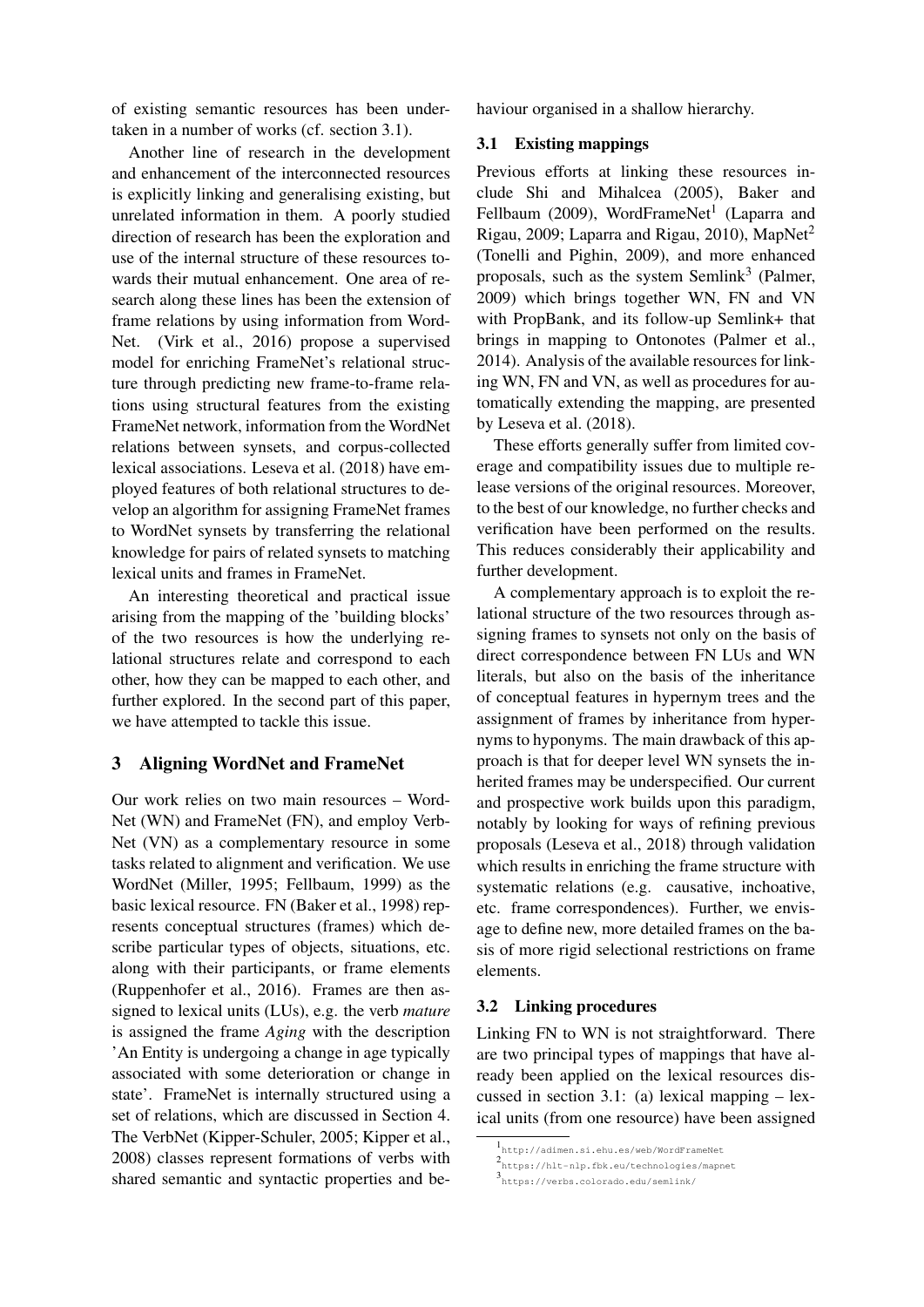categories from another, e.g. a FN lexical unit is mapped to a WN literal and hence its FN frame is also assigned to the literal (and the synset); and (b) structural mapping – classification categories from one resource have been aligned to categories from another, e.g. a VN class assigned to a synset is linked to a FN frame, so the FN frame is transferred onto the synset. In this way we are able to verify individual mappings by examining the result in terms of the overall structure.

Initially, our mapping is based on three sources of existing lexical mappings: 2,817 direct mappings provided within FN (Baker and Fellbaum, 2009), 3,134 from eXtendedWordFrameNet (Laparra and Rigau, 2010), and 1,833 from MapNet (Tonelli and Pighin, 2009). Structural mapping using VN contributed 1,335 mappings. Overall, there are 4,306 unique WN synset to FN frame mappings. The main procedure we apply to improve and extend mapping coverage is based on the relations of inheritance within WordNet. First, we manually verified the frames assigned to 250 out of the 566 root verb synsets: we corrected 75 mappings and assigned valid frames to additional selected 27 root synsets with a large number of hyponyms. We then transferred the hypernym's frame to its hyponyms in the cases where the hyponyms are not directly mapped to FN frames. As a result, we obtained an extended coverage of 12,880 synsets (with an assigned FN frame). With the further defined procedures we aim at improving the quality of this assignment.

The procedures for validation of frame assignments to verb synsets include: (i) manual checks of the assigned frame; (ii) checks for existing but unmapped correspondences between literals and LUs (e.g., by reapplying lexical mapping); (iii) automatic or semiautomatic consistency checks based on correspondences between VN classes (or superclasses) and FN frames; (iv) automatic or semiautomatic consistency checks based on systematic relations within the resources, e.g. causativity. If no appropriate frame exists, we propose to posit a new category (and a frame) provided that it is predictable and complying with FN's frame structure. For instance, while *Motion* is linked to *Cause motion*, *Self motion* (e.g. *jump:1, leap:1* 'move forward by leaps and bounds') does not have a causative counterpart to which verbs such as *jump:11, leap:4* 'cause to jump or leap' can be mapped, so we formulate one.

An envisaged direction for refining the inheritance assignment is by employing relational information based on the exploration of FN-to-WN relations discussed below, as well as through identifying meaningful information in the WN glosses that may point to a more appropriate frame.

# 4 Theoretical and practical aspects of semantic relations within FrameNet reflected in WordNet

FN and WN each have its own relational structure which is based on conceptual relations between language units (WN) or conceptual representations (FN). The WN structure is by far the richer in types and instances of relations; in addition to the conceptual relations it comprises lexical relations, derivational relations and some other relations. Although the relations in the two resources have different number and scope, at least part of them are grounded in similar universal assumptions which leads to partial overlap, depending on their definition and the specific information in the resources. For instance, there is a clear correspondence between the *Inheritance* relation in FrameNet and the *hypernymy* relation in WordNet, to the extent that both represent a modelling of the is-a relation (Ruppenhofer et al., 2016), or between the *Causativity* relation (FN) and the *causes* relation (WN). Figure 1 presents the process of linking WN and FN. In what follows, we are going to explore how the FN frame-to-frame relations translate into WN relations (when they do) and to outline the main trends in the correspondence between relations in the two resources.

The core part of the data to be examined are pairs or longer chains of WN synsets such that: (a) are related through a given WN relation, and (b) are assigned FN frames, which are (c) related through a particular FN relation.

The main WN relation to be considered is hypernymy, which is the principal tree structure organising relation in the resource. We take into account both direct hypernymy (direct relation between a parent and a child node) and indirect hypernymy (where the hypernym is not a parent of the hyponym but there are intermediate parents between them). Other relations that emerge from the studied data are: antonymy, also see, causes, verb group, as well as some distant shared hypernyms (i.e. the synsets are in the same tree). Below we present the definition and theoretical grounding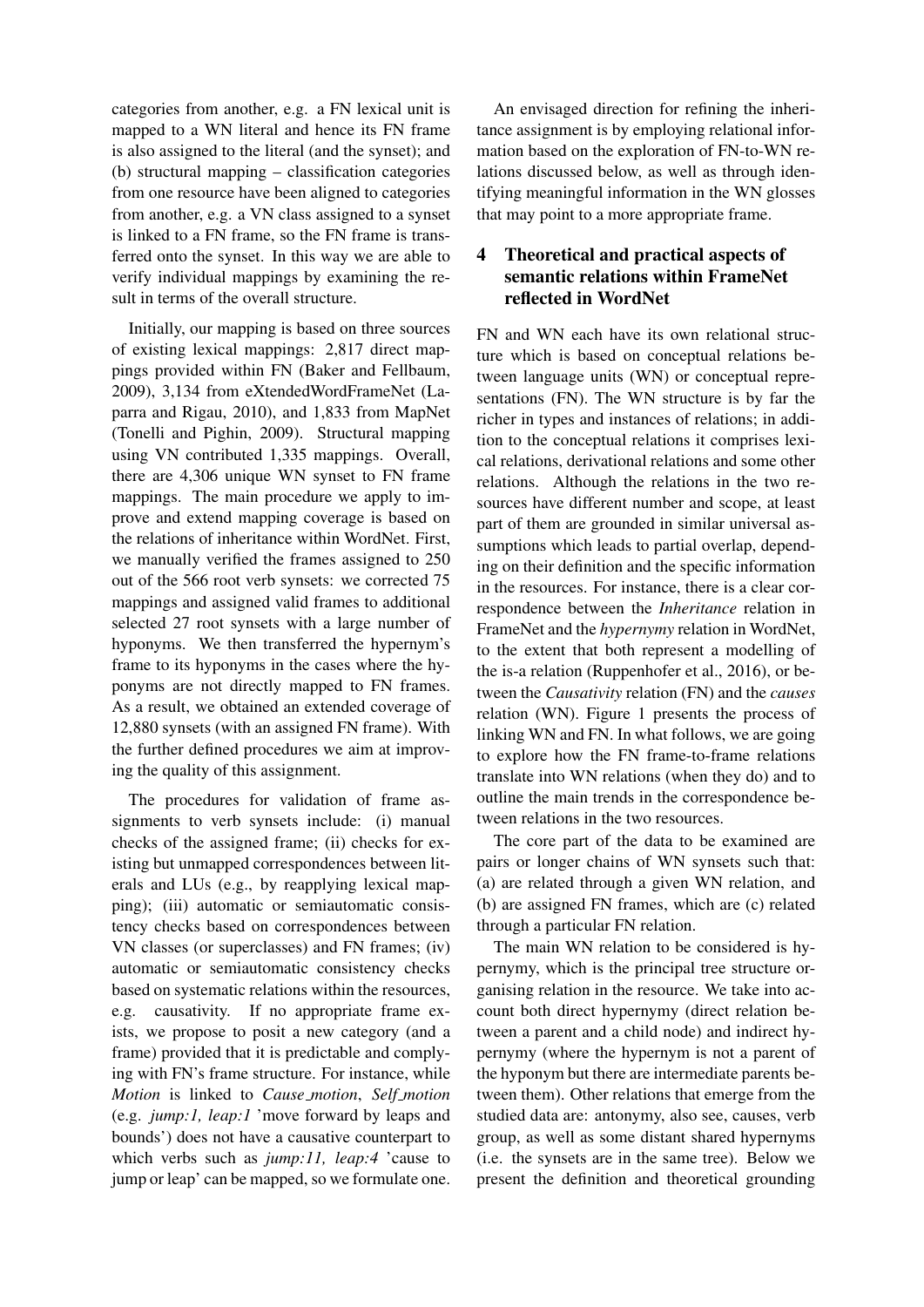

Figure 1: Representation of WordNet to FrameNet linking.

of FN relations (Ruppenhofer et al., 2016), along with the observations about their correspondence with WN relations.

# 4.1 Inheritance (Is Inherited by  $\leftrightarrow$  Inherits from)

*Inheritance* is defined as the strongest relation in FN; it denotes a relationship between a more general (parent) frame, and a more specific (child) frame in such a way that the child frame elaborates the parent frame. The basic idea, although not always straightforwardly applicable, is that each semantic fact about the parent must correspond to an equally specific or more specific fact about the child (Ruppenhofer et al., 2016, p. 81-82). This means that, generally, there should be a correspondence between entities, frame elements, frame relations and semantic characteristics in the parent and the child frame (Petruck, 2015).

# Example 1. Frame *Killing Is Inherited by* frame *Execution*

### Frame: *Killing*

Core frame elements: Killer; Victim:Sentient; Cause; Means:State of affairs; Instrument:Physical entity

FN definition: A Killer or Cause causes the death of the Victim.

Example synset: kill:1

# Frame: *Execution*

Core frame elements: Executioner:Sentient; Executed:Sentient

FN Definition: An Executioner punishes an individual (Executed) with death as a consequence of some action of the Evaluee (the Reason).

Example synsets: execute:1 (direct hyponym of kill:1); hang:3 (indirect hyponym)

As per the definition of *Inheritance*, the configurations of the two frames are similar and the frame elements in the parent frame have correspondences in the child frame, which may be the same or more specific: e.g. Killer has no selectional restrictions, unlike its more specific descendant Executioner (which is specified as Sentient).

Based on this definition, one should expect a considerable overlap between *Inheritance* and *hypernymy*: that is, when a pair of WN synsets is related through hypernymy and their corresponding frames are related through a frame-to-frame relation in FN, this relation should be *Inheritance*.

What the data show (Table 1) diverges from this expectation in two ways: (a) there is another frame-to-frame relation which is very strongly favoured for a counterpart of the hypernymy relation, i.e. *Using* (compare results in Table 1); (b) in a substantial number (20%) of the cases we find out an inverse relationship, i.e. for a hypernym– hyponym pair, the hyponym is assigned the more general (parent) frame, and the hypernym – the child frame in an existing *Inheritance* relation (the last two rows in Table 1). This is illustrated in Example 2 where the hyponym is assigned the frame *Respond to a proposal*, while the hypernym receives the child frame *Agree or refuse to act*.

#### Example 2.

Hypernym: refuse:1, decline:3; Gloss: show unwillingness towards; Frame:*Agree or refuse to act* Hyponym: reject:4, spurn:1; Gloss: reject with contempt; Frame: *Respond to proposal*

When looking closely at the data, we find out that in a substantial number of the cases of reversed relation, this is not so much the result of incorrect automatic assignment of frames, as the result of different construal of the conceptual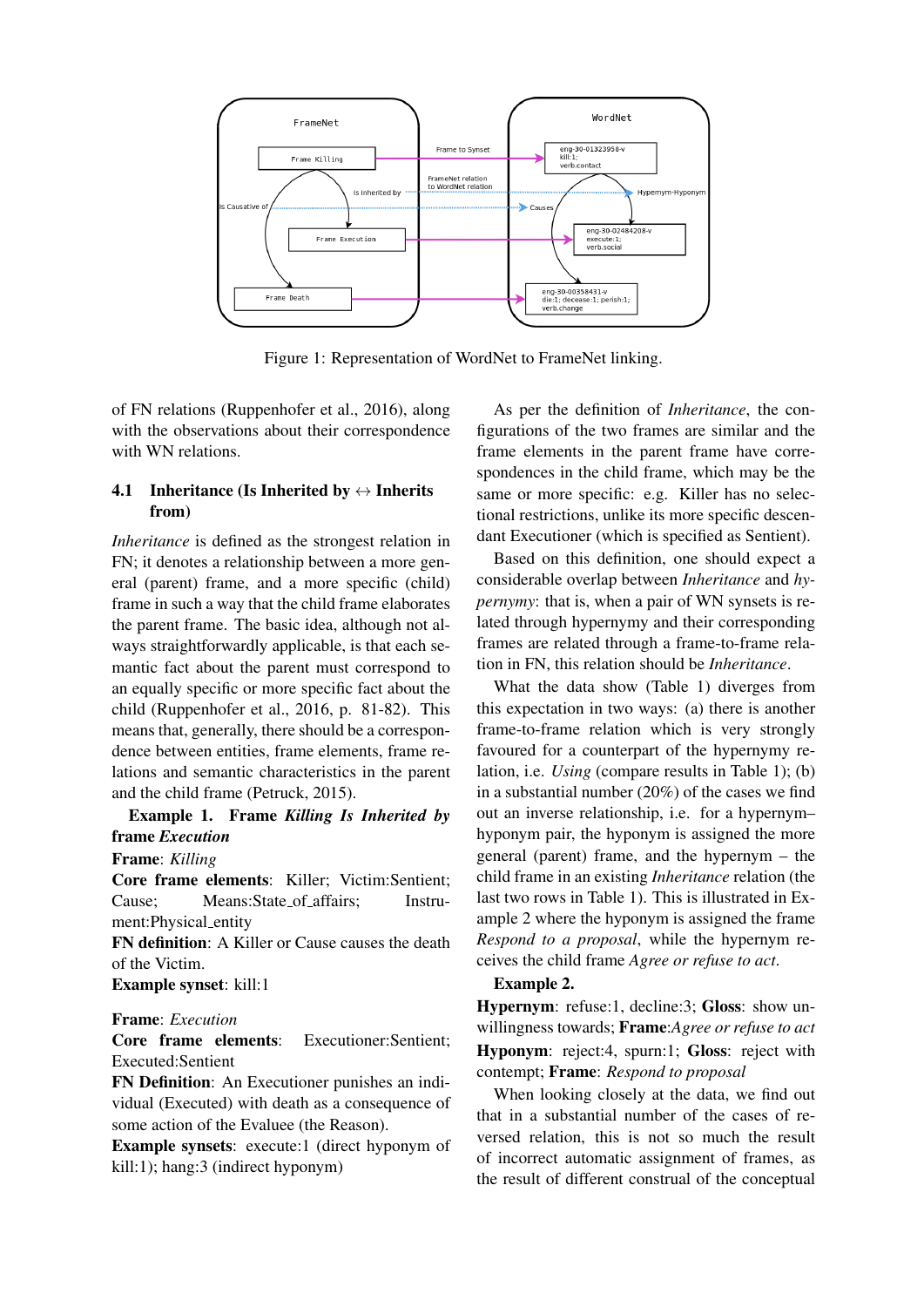|                           | Is Inherited by |        | Is Used by |        | Is Perspectivized in |        | Has Subframe(s) |        | Causative of |        |
|---------------------------|-----------------|--------|------------|--------|----------------------|--------|-----------------|--------|--------------|--------|
| WN relation               | total#          | #diff. | total#     | #diff. | total#               | #diff. | total#          | #diff. | total#       | #diff. |
| Direct hypernymy          | 84              | 43     | 67         |        |                      |        |                 |        |              |        |
| <b>Indirect hypernymy</b> | 454             | 66     | 576        | 70     | $3^7$                |        | 129             | ∼      | 41           |        |
| Direct hyponymy           | 35              | 22     | 39         | 13     |                      |        |                 |        |              |        |
| Indirect hyponymy         | 108             | 21     |            | 18     |                      |        |                 |        | 36           |        |

Table 1: WN relations hypernymy/hyponymy for different FN relations.

and the lexical domain as the parent and child frames show a high level of similarity. This is the case, though not in all instances, with frame pairs such as *Referring by name* and *Labeling*, *Ingest substance* and *Ingestion*, *Statement* and *Telling*, *Statement* and *Affirm or deny*, *Assistance* and *Supporting*, *Change position on a scale* and *Proliferating in number*, among others.

## 4.2 Using (Is Used by  $\leftrightarrow$  Uses)

Another hierarchical relation in FN is *Using*. It is defined as a relationship between two frames where the first one makes reference in a very general kind of way to the structure of a more abstract, schematic frame (Ruppenhofer et al., 2016). The definition has been further specified as a relation between a child frame and parent frame in which only some of the FEs in the parent have a corresponding entity in the child, and if such exist, they are more specific (Petruck and de Melo, 2012); hence, the relation may be viewed as a kind of weak Inheritance (Petruck, 2015).

The data confirm that the majority of synsets mapped to FN frames with the *Using* relation are hypernym-hyponym pairs; also, the numbers for *Using* are similar to the respective numbers for the *Inheritance* relation, as shown in Table 1.

# Example 3. Frame *Placing Is Used by* frame *Arranging*

# Frame: *Placing*

Core frame elements: Agent:Sentient; Cause; Theme:Physical object; Goal:Goal

FN definition: An Agent places a Theme at a location, the Goal, which is profiled.

Example synset: put:1, set:1, place:1, pose:5

### Frame: *Arranging*

Core frame elements: Agent:Sentient; Theme:Physical object; Configuration

FN Definition: An Agent puts a complex Theme into a particular Configuration.

Example synsets: arrange:1, set up:5

The child frame and the parent frame to which it refers have similar configurations of elements,

with the more specific Configuration (of things) corresponding to Goal (principally a location).

Similarly to *Inheritance*, cases of inverse assignment of the *Using* relation, where a hypernym is assigned a child frame, and a hyponym – a parent frame, are also found on a regular basis (12% of the cases) although not as often as with the *Inheritance* relation. Examples like (4) show that synset members and language units may be mapped to descriptions with different level of specification: in this case *garage:1* is construed as more specific in WordNet, but is assigned the more general *Placing* frame than its hypernym, which receives the frame *Storing*.

#### Example 4.

Hypernym: store:2; Gloss: find a place for and put away for storage; Frame: *Storing*

Hyponym: garage:1 Gloss: keep or store in a garage; Frame: *Placing*

The inverse assignment in many of the cases concerns frame pairs which display higher level of similarity and a weaker hierarchical relation. Such frame pairs, though not exclusively, include: *Placing–Storing*, *Abounding with–Mass motion*, *Attempt suasion–Suasion*, *Evidence–Explaining the facts*.

The inverse frame assignment with both *Inheritance* and *Using* represents an interesting theoretical issue with respect to the analysis of lexical units (verbs) in terms of their lexical definitions and their conceptual properties.

# 4.3 Perspective (Is Perspectivized in  $\leftrightarrow$ Perspective on)

*Perspective* is defined as similar to, but more specific and restrictive than *Using* (Ruppenhofer et al., 2016, p. 82). It indicates that a situation viewed as neutral may be specified by means of perspectivised frames that represent different possible points-of-view on the neutral state-of-affairs.

It follows from this definition that the neutral frame is more abstract than the perspectivised frames and that there should be a great extent of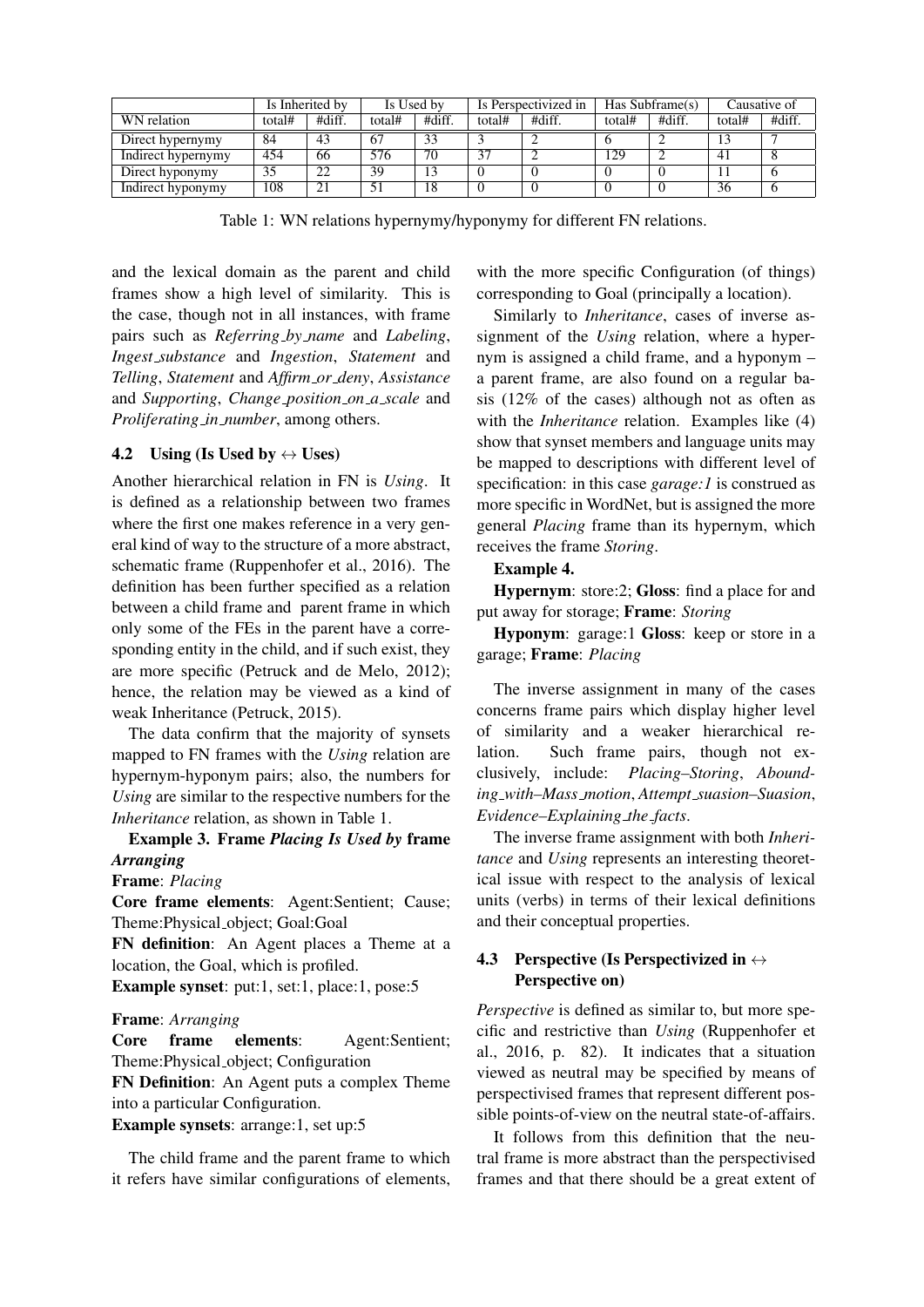correspondence between the conceptual description and frame elements of the neutral and the perspectivised frames; these features *Perspective on* shares to a degree with both *Inheritance* and *Using*. It is not surprising, then, that this relation may translate as the *hypernymy-hyponymy* relation (Table 1), and in fact, this is the only WN relation that corresponds to it, even though in a very limited way: only 2 pairs of frames are found to be represented by related synsets: *Transfer* – which is perspectivised in *Giving* (cf. Example 5) and *Hostile encounter* – which is perspectivised in *Attack*:

#### Example 5.

Hypernym: give:3; Gloss: transfer possession of something concrete or abstract to somebody; Frame: *Transfer*

Hyponym: contribute:2, give:25, chip in:1; Gloss: contribute to some cause; Frame: *Giving*

Apart from the actual WN relations, we find *Perspective on* between synsets having a common direct or indirect hypernym, where the same pairs *Giving–Transfer* and *Hostile encounter–Attack* are the only two discovered. Only among more structurally distant pairs of synsets do we find other pairs of neutral–perspectivised frames: *Transfer– Receiving*, *Import export scenario–Importing*, *Import export scenario–Exporting*.

This observation shows that the kind of semantic generalisation underlying the *Perspective* relation does not correlate well with the WN conceptual and lexical relations. In fact, looking more in depth into the data, we find out that synsets related through a WN relation may be perspectivised frames of a non-lexical neutral frame. Such example is provided by the antonym pair *import:1* (bring in from abroad') – *export:1* (sell or transfer abroad'): the two synsets are assigned the frames *Importing* and *Exporting*, respectively, which perspectivise the neutral *Import export scenario*, and although they have a common hypernym *trade:1, merchandise:1*, there is no suitable lexicalisation of the neutral frame. A similar case is presented by other converse (antonym) pairs.

# 4.4 Subframe (Has Subframe(s)  $\leftrightarrow$  Subframe of)

*Subframe* is a relation between a complex frame referring to sequences of states and transitions, each of which can itself be separately described as a frame, and the frames denoting these states or transitions (Ruppenhofer et al., 2016, p. 83–

84). It is also noted that the frame elements of the complex frame may be connected to the frame elements of the subparts, although not all frame elements of one need have any relation to the other. Another feature of this relation is that the ordering and other temporal relationships of the subframes can be specified by the binary *Precedence* relation.

The definition of *Subframe* allows for it to correspond to hypernymy, which, apart from 2 instances of *also see*, is the only WN corresponding relation (Table 1), even though it is represented in a very limited way – only 2 pairs of frames are found, *Cause motion–Placing* and *Cause motion– Removing* (Example 6), and the predominant trend is for non-direct, rather than for direct hypernymy.

#### Example 6.

Hypernym: raise:2, lift:1, elevate:2, get up:3; Gloss: raise from a lower to a higher position; Frame: *Cause motion*

Hyponym: shoulder:1; Gloss: lift onto one's shoulders; Frame: *Placing*

In more distant structural relations between WN synsets with common non-direct, distant hypernyms, other pairs of frame-to-frame relations are found as well, such as *Traversing–Departing*, *Traversing–Arriving*, *Intentional traversing– Quitting a place*, *Self motion–Quitting a place*.

Although *Subframe* is much better represented through (indirect) hypernymy than *Perspective*, it shares with it the feature that much like the neutral frame, the complex frame may represent a conceptual structure that does not have a lexicalised correspondence and that it is feasible to look for WN relations between subframes of a complex frame (rather than between a complex frame and a subframe). Another supporting example comes from the domain of antonymy – two synsets related by means of the *antonymy* relation may be assigned subframes of a complex frame, e.g. *fall asleep:1, dope off:1...* (*Fall asleep*) <antonym> *wake up:2* (*Waking up*) with respect to *Sleep wake cycle*.

### 4.5 Precedence (Precedes  $\leftrightarrow$  Is Preceded by)

This relation holds between component subframes of a single complex frame and provides additional information by specifying the chronological ordering of the states and events (subevents) within a complex event (Ruppenhofer et al., 2016; Petruck, 2015). A small number of *Precedence* instances are found among antonyms (12 pairs) and the majority of the instances are between synsets having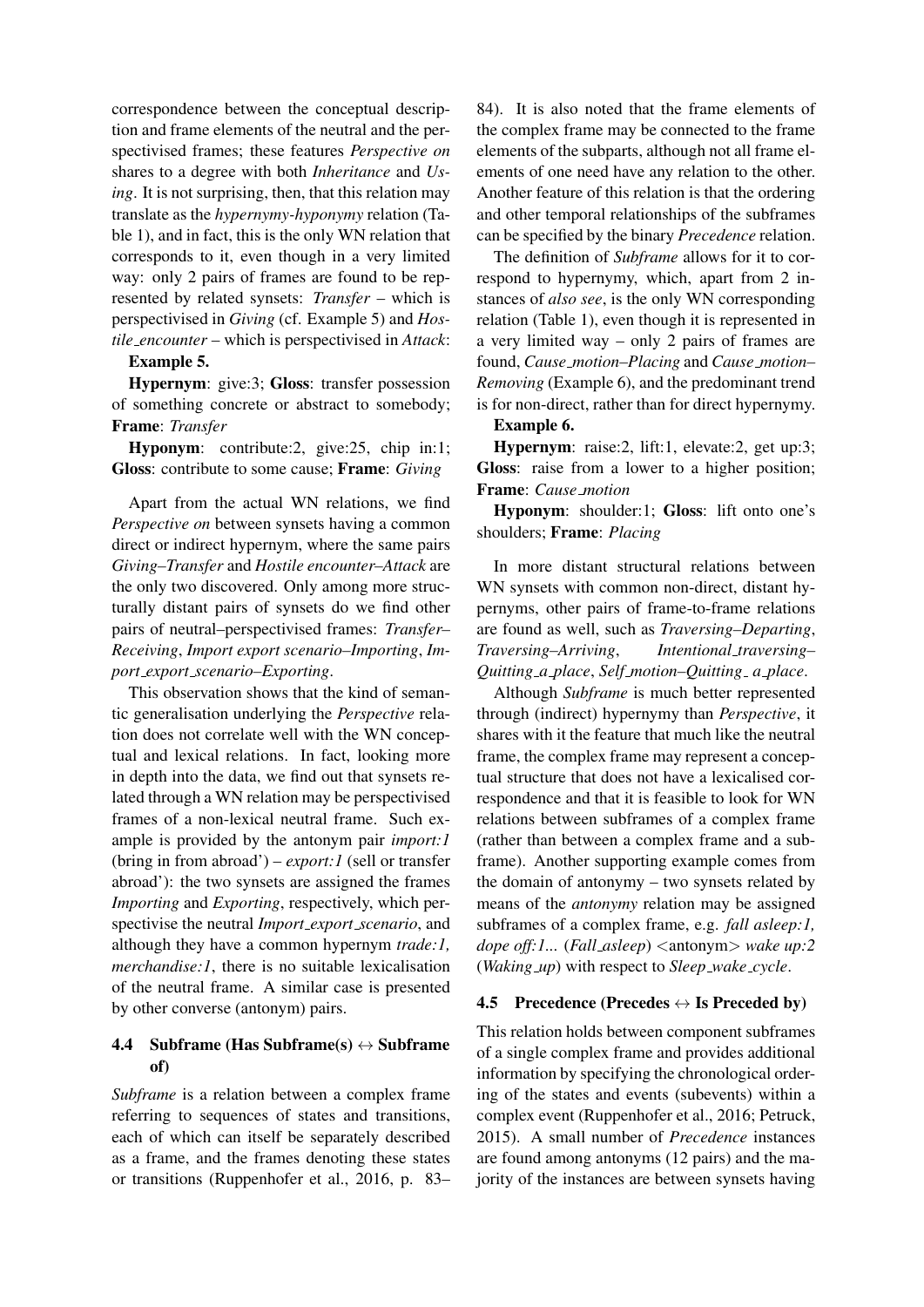a common (direct or indirect) hypernym. The following pairs of frame-to-frame relations are found with antonyms: *Placing–Removing*, *Arriving– Departing*, *Activity stop–Activity ongoing*:

Example 7.

Antonym: file in:1; Gloss: enter by marching in a file; Frame: *Arriving*

Antonym: file out:1; Gloss: march out, in a file; Frame: *Departing*

This relation may result in complex structures involving a number of subframes such as the notable example of the *Sleep wake cycle* (Petruck, 2015). It does not have a counterpart in the WN structure, but it may be transferred, thus bringing an additional dimension of semantic description through linking otherwise unrelated subevents and through specifying their temporal ordering.

# 4.6 Causation (Causative of) and Inchoativity (Inchoative of)

*Causation* and *Inchoativity* are systematic noninheritance relationships between stative frames and the inchoative and causative frames that refer to them (Ruppenhofer et al., 2016, p. 85). Obviously, *Causation* should correspond straightforwardly to the WN relation *causes*. In fact, it does in a small number of cases (30 pairs), which is due to the fact that this relation has not been implemented consistently in FN (Ruppenhofer et al., 2016, p. 85). It may well be argued that its implementation needs to be enhanced in WordNet as well, as a lot of pairs for which this relation holds have not been linked in the resource. For instance, while the causative and the inchoative sense of *freeze* (see Example 8.) are connected through the *causes* relation, the respective antonym senses have been collapsed in a single synset: *dissolve:9, thaw:1, unfreeze:1, unthaw:1, dethaw:1, melt:2* (become or cause to become soft or liquid').

### Example 8.

Synset (causes): freeze:4; Gloss: cause to freeze; Frame: *Cause change of phase*

Synset (is caused by): freeze:2; Gloss: change to ice; Frame: *Change of phase*

The lack of the *causes* relation between causative and inchoative senses is well observed, for instance, in the hypernym trees whose roots are *change:1, alter:1, modify:3* ('cause to change; make different; cause a transformation') *causes* > *change:2* ('undergo a change; become different in essence; losing one's or its original nature').

There are a considerable number of hypernymhyponym pairs (see Table 1) that have been assigned the *Causation* relation. A look at the data shows that these are cases of wrong frame assignment as exemplified in the following case where the causative *boost:2* ('give a boost to; be beneficial to') has been assigned the inchoative frame *Change position on a scale* instead of the causative frame of the parent synset *increase:* 2 ('make bigger or more'), i.e. *Cause change of position on a scale*. Such errors in the assignment are commonly found due to the similarity of the formulation of meanings and the common morphological roots of the causative and the inchoative members.

There are 39 correspondences between FN *Causative of* and WN *verb group*, most of which refer to true causative–inchoative pairs which have not been identified as members of the *causes* relation in WN, as in the following example: *corrode:1, eat:6, rust:2* ('cause to deteriorate due to the action of water, air, or an acid'), with the frame *Corroding cause* – *corrode:2, rust:1* ('become destroyed by water, air, or a corrosive such as an acid'), with the frame *Corroding*. In these cases, we propose the addition of the more informative *causes* relation between the respective pairs.

The *Inchoativity* relation is very poorly represented in the data so we do not consider it herein.

### 4.7 See also

*See also* is a relation that has no direct semantic meaning but rather serves to differentiate frames which are similar and confusable (Ruppenhofer et al., 2016, p. 85, 82). It may be construed in quite different ways, which is reflected in the data, through its mapping to a greater variety of WN relations: *also see* (16 pairs), *antonymy* (8 pairs), *verb group* (22 pairs), *causes* (3 pairs), *hypernymy* (582 pairs). Example 9 illustrates a *See also* relation that corresponds to the WN *also see* relation and denotes an unspecified relation of similarity between the *Placing* and the *Filling* frame, which represent different profilings of a situation.

#### Example 9.

Also see synset: put:1, set:1, place:1, pose:5; Gloss: put into a certain place or abstract location; Frame: *Placing*

Also see synset: put on:7, apply:4; Gloss: apply to a surface; Frame: *Filling*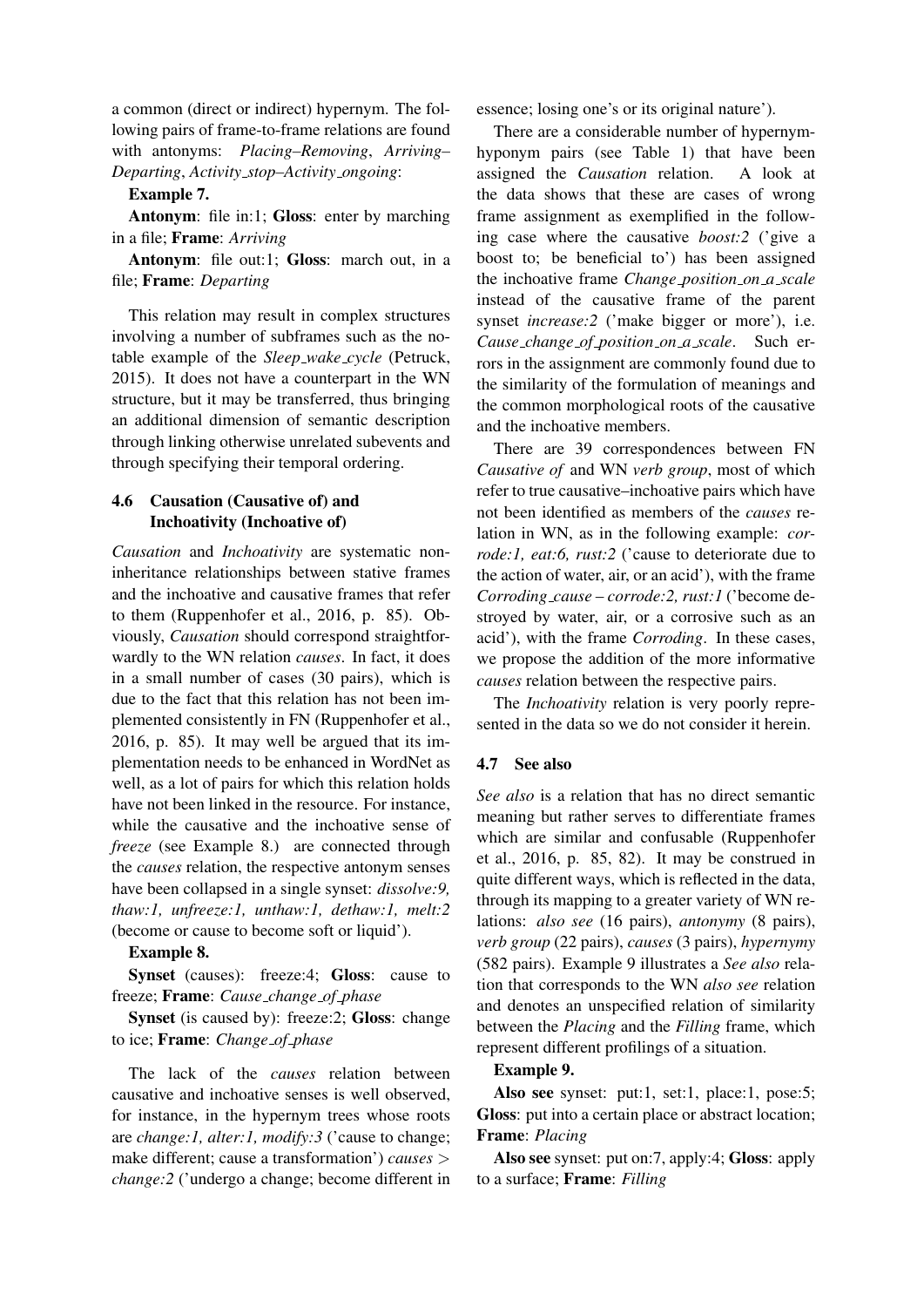The greatest part of the synsets with an actual WN relation whose frames are linked by means of *See also* are related through *hypernymy*. A typical case is presented in Example 10.

### Example 10.

Hypernym: search:4; Gloss: subject to a search; Frame: *Scrutiny*

Hyponym: frisk:2; Gloss: search as for concealed weapons by running the hands rapidly over the clothing and through the pockets; Frame: *Seeking*

The difference between the two frames is stated as one of different primary focus (to the Sought entity or to the Ground)<sup>4</sup>. While this semantic difference is captured by the distinct conceptual structures, it seems to be too fine and does not create a problem in construing *search:4* as the hypernym of *frisk:2*. Judging from the examples of the hypernym–hyponym pairs and the definition of the frames, the same conclusion is valid for many other pairs of frames, such as: *Sound movement–Make noise*, *Exchanging– Replacing*, *Cause motion–Manipulation*, *Worry– Experiencer focused emotion*, *Placing–Filling*, *Motion–Ride vehicle* among others.

In addition, when examining the *See also* pairs we find out that many of them are in fact linked through another, more informative relation, e.g. Using: *Cause motion– Bringing*, *Motion–Operate vehicle*; Inheritance: *Motion–Self motion*, *Deciding–Choosing*; Subframe: *Cause motion–Placing*, *Cause motion– Removing*.

### 5 Implications from the observations

The main conclusions that we can make based on the observations so far are:

(1) The internal structure of FrameNet and WordNet is determined primarily by the notion of inheritance (and several non-inheritance relations). In FrameNet this notion is represented by the relations of *Inheritance* (strong inheritance), *Using* (weak inheritance) and *See also* (an unspecified relation of similarity often construable as inheritance), as well as by relations such as *Sub-* *frame*, and *Perspective on*, although in a limited way. WN inheritance is implemented through the *hypernymy-hyponymy* relation. The comparison between the two structures sheds light on the nature of inheritance and hypernymy, especially in the ways it may diverge from the notion of subsumption. Especially interesting are the cases of inverted relations as they may point to errors in assignment or to a variability in semantic construal.

(2) A practical implication from the comparison refers to the insights into the possible ways of perfecting or enhancing the two resources. We have paid special attention to the way FN relations are translated into WN relations. Particularly interesting are cases where relations showing significant similarity in their scope do not correspond in the two resources. Such cases point to peculiarities in the relational structure of the two resources or assignment errors. Inverted relations are also a productive source of information as they point to greater hypernym–hyponym similarity than in straightforward cases and may give clues as to possible collapsing of hierarchical information.

(3) Validation procedures for discovering incorrect assignments of FN frames to WN synsets have been proposed on the basis of discrepancies between the two structures through: (i) identifying incompatible relations in the two resources, e.g. FN *Causative of* and corresponding hypernymhyponym pairs; (ii) adding relations based on observations, e.g. adding the *causes* relation between synsets related through *verb group*; (iii) finding out inaccurately assigned frames by considering pairs of frames not related in FrameNet, but assigned to synsets related through a particular WN relation, e.g. *Cause motion–Self motion*, *Cause to be dry–Express publicly*, etc.

(4) Suggestion of additional groupings (relations) between synsets on the basis of existing relations. The purpose is to make explicit certain relationships that are not captured (systematically) in WordNet, such as the ones between synsets marked as being subframes of a non-lexicalised complex frame or perspectivised frames of a nonlexicalised neutral frame. The suggestion takes a cue from the way in which temporal relationships between subframes are made explicit through the *Precedence* relation. For instance, *fall asleep:1* and *wake up:2, awake:1* are mapped to the *Fall asleep* and *Waking up* FN frames and are both subframes of the *Sleep wake cycle*. While

<sup>4</sup> Seeking: A Cognizer agent attempts to find some Sought entity by examining some Ground. The success or failure of this activity (the Outcome) may be indicated. NB: This frame should be compared to the Scrutiny frame, in which the primary focus is on the Ground; https://framenet2.icsi.berkeley.edu/fnReports/data/ frameIndex.xml?frame=Seeking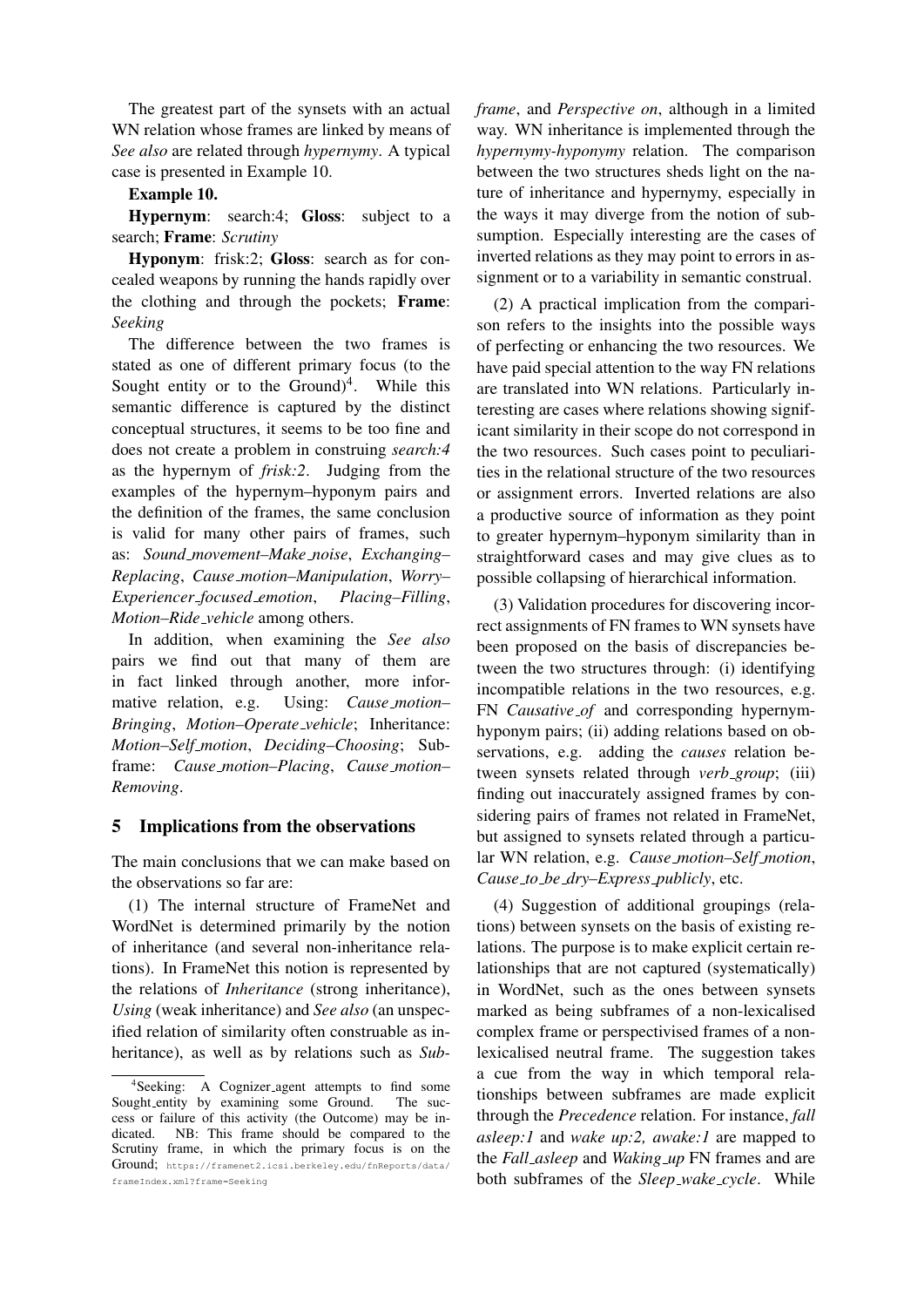they are linked through the WN *antonymy* relation, their relationship with synsets representing other subframes of the same scenario remains unaccounted for: *get up:2, turn out:12* (*Getting up*) and *sleep:1, kip:1, slumber:1* (*Sleep*).

Towards the consistent representation of causativity, we suggest: (a) linking pairs of senses in corresponding causative and inchoative or stative trees, such as the causative and inchoative change trees (the roots synsets are themselves related through the *causes* relation); (b) transferring the *causes* relation to relevant LUs and frames.

(6) The study of the relational structure of the two resources, their overlap and possible improvement has more far-reaching impact with a view to the elaboration of the conceptual structure of verbs undertaken by our team. Based on the properties of the semantic relations in FN and their correlation with hypernymy, we attempt at formulating principles for transferring conceptual information based on the inheritance of features: in particular, configurations of frame elements and imposed selectional restrictions. The observations on *Inheritance* and *Using* are especially useful as they shed light on the specialisation that takes place from parent to child: reducing core frame elements by incorporating one of them in the verb meaning – e.g. *whip:4* incorporates the Instrument of  $\text{strike:1}$ ; reducing the scope of the frame – e.g. *drive:1* as a hyponym of *operate:3* applies only to land vehicles; profiling a different frame element – e.g. *rob:1* profiles the Victim, while its hypernym *steal:1; rip off:2, rip:4* profiles the stolen Goods. Among the non-hierarchical relations *Causative of* and the underrepresented *Inchoative of* bear importance to the conceptual description as they determine the relations between similar structures with common major frame elements and selectional restrictions. The *See also* relation denotes similarity between conceptual structures that may very well translate as distinctions between similar configurations of frame elements (as in Example 10) or differences between similar (but not identical) sets of frame elements with similar semantic restrictions.

### 6 Conclusion and future work

The alignment between WordNet and FrameNet at the lexical level (literals within WordNet synsets – lexical units within frames) offers limited coverage and shows some inconsistencies in the representation of semantic relations. The expansion of the coverage relies on: the understanding of the relational structure of both resources and exploring the possibility of identifying the frames relevant to certain synsets (based on inheritance and other semantic relations); defining new frames and synsets in order to provide consistency in the representation of relations, etc. The verification of the resources as well as their alignment and mutual enhancement can be based on automatic consistency checks of inheritance (both strong, e.g. Inheritance, and weak, e.g. relations such as Using, Perspective, Subframe) and on paying special attention to cases with inverted inheritance (frame  $F_1$ , assigned to synset  $S_1$ , is inherited by frame  $F_2$ , assigned to synsets  $S_2$ , but within WordNet  $S_2$ is more general than  $S_1$ ). Further exploration of inheritance can yield more (ir)regularities which may facilitate the enhancement of the resources.

This work is an integral part of our research on defining a conceptual framework for encoding semantic relations between verbs (as represented in synsets) and relevant sets of noun synsets to the end of creating a relationally densely populated semantic network. In particular, the study of inheritance and the remaining relations in FN and how they translate into WN relations enables us: (i) to formulate procedures for exploring the relational structure of the resources towards increasing the coverage of the mapping between FN frames and WN synsets based on these relations; (ii) to define more rigid and clear-cut conceptual classes of verbs on the basis of the enhanced mapping of conceptual frames; (iii) to undertake the building of a rich relational structure through defining relations between verbs belonging to particular frames and sets of nouns with particular semantic properties (as reflected in WN subtrees, ontological categories, etc.) corresponding to key frame elements in the verb's frame. The last task is sensitive to the precision and scope of the conceptual description and is thus dependent on the validation, extension and enhancement of the assignments.

### Acknowledgments

This study has been carried out as part of the project *Towards a Semantic Network Enriched with a Variety of Semantic Relations* funded by the National Science Fund of the Republic of Bulgaria under the Fundamental Scientific Research Programme (Grant Agreement 10/3 of 14.12.2016).